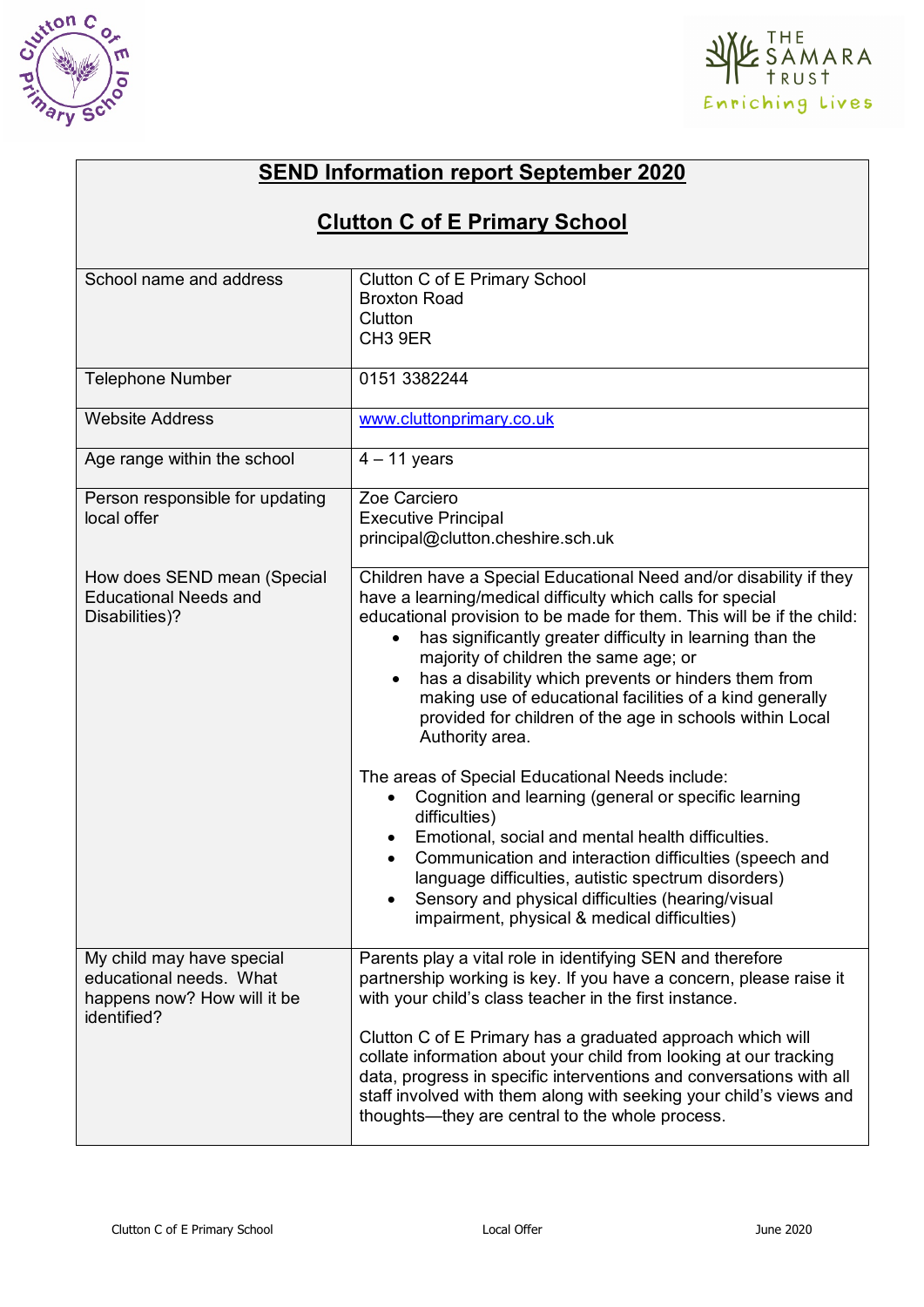



|                                                                   | Parents are an important source of information; we will work<br>actively with you and keep you fully informed about what is being<br>done to meet your child's needs.<br>If special educational needs are identified then the school, along<br>with the child and parents, will work together to create a plan<br>identifying what support/provision is needed to meet identified<br>outcomes. This action is referred to as SEN Support.                                                                                                                                                                                                                                                                                                                                                                                                                                                                                                                                   |
|-------------------------------------------------------------------|-----------------------------------------------------------------------------------------------------------------------------------------------------------------------------------------------------------------------------------------------------------------------------------------------------------------------------------------------------------------------------------------------------------------------------------------------------------------------------------------------------------------------------------------------------------------------------------------------------------------------------------------------------------------------------------------------------------------------------------------------------------------------------------------------------------------------------------------------------------------------------------------------------------------------------------------------------------------------------|
| How will the curriculum be<br>matched to my child's needs?        | The curriculum will be differentiated in order to reflect the<br>individual needs of your child; details of this should be in your<br>child's plan.<br>The class teacher will provide a teaching programme for your<br>child which is additional to or different from the usual curriculum or<br>may provide aids to ensure your child can access the activities.<br>Your child will still be part of the class group but will receive some<br>extra support or support that is different from the others in their<br>class. This support will be carefully planned and aims to provide<br>the specific help your child needs.<br>Inclusion at Clutton C of E Primary is nurtured through the<br>development of a strong socially cohesive community, through the<br>use of supportive and co-operative groupings and learning<br>structures and through child-centred planning, teaching and<br>assessment.<br>The Trust's SEND Policy is available on the school website. |
| What does the school offer my<br>child who has additional needs?  | We offer:<br>Some in class support<br>Small group working with Teacher/Teaching Assistant<br>Multi-sensory teaching<br><b>Targeted differentiation</b><br>Withdrawal groups<br><b>Circle Time</b><br>Education Plans/Behaviour contracts/Pastoral Support<br>Plans/Risk Assessments/Health and Care Plans<br>Individual access arrangements for SATS<br>Individual access to Information Technology (IT) programs<br>and provision<br>Adapted/additional resources and aids e.g. coloured<br>overlays, visual support cards etc.                                                                                                                                                                                                                                                                                                                                                                                                                                            |
| What support will there be for my<br>child's overall well- being? | All school staff are responsible for the well-being of children and<br>consistent systems are in place throughout the school to promote<br>and sustain this. Social skills and emotional literacy are taught<br>through a structured PHSE curriculum.                                                                                                                                                                                                                                                                                                                                                                                                                                                                                                                                                                                                                                                                                                                       |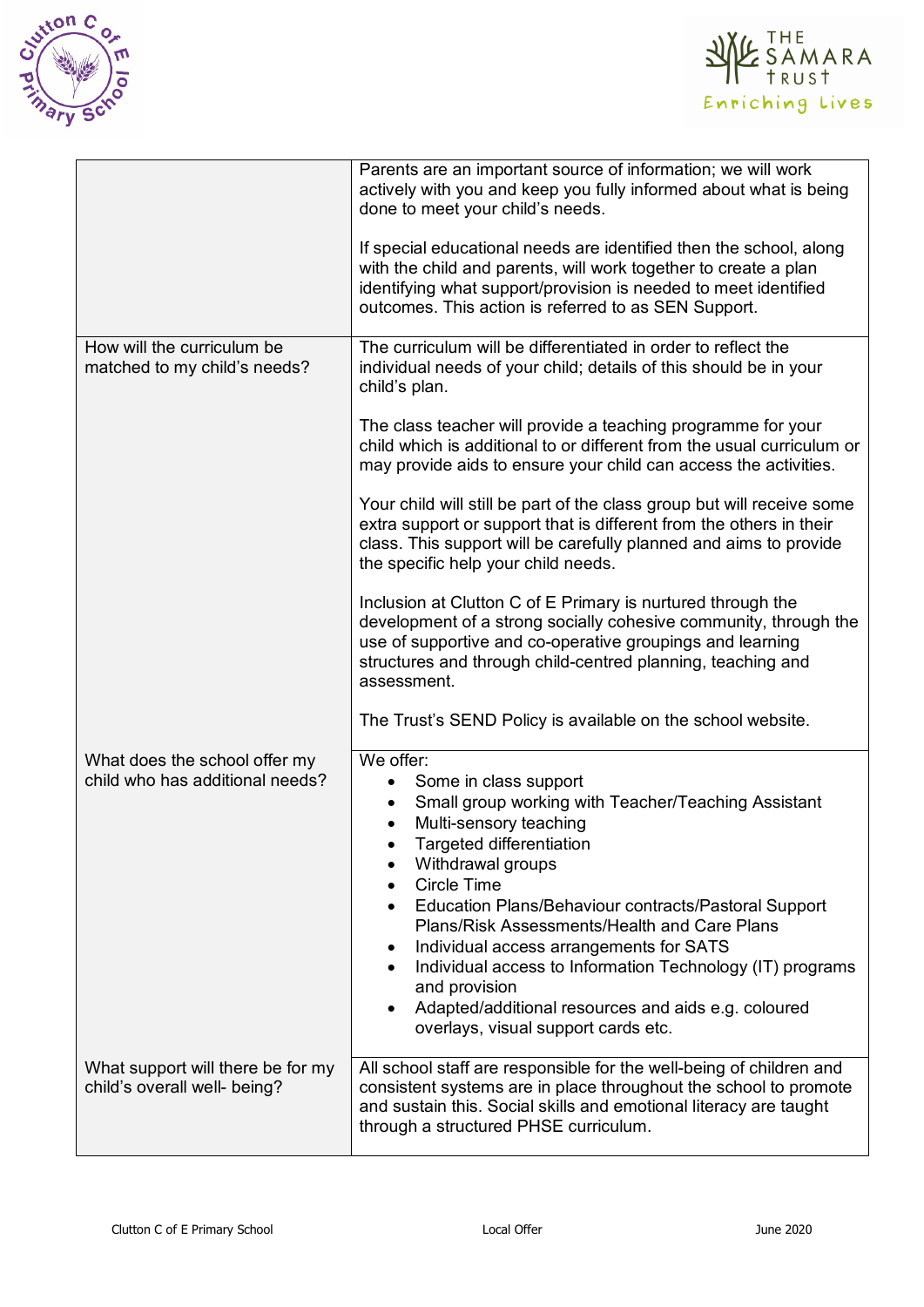



|                                                                                                                            | The school has an anti-bullying policy and works with children to<br>resolve their differences in line with the school's whole-school<br>approach to behaviour management.                                                                                                                                                                                                                                                                                                                                                                                   |
|----------------------------------------------------------------------------------------------------------------------------|--------------------------------------------------------------------------------------------------------------------------------------------------------------------------------------------------------------------------------------------------------------------------------------------------------------------------------------------------------------------------------------------------------------------------------------------------------------------------------------------------------------------------------------------------------------|
|                                                                                                                            | The school has a policy for the safe administration of medicines<br>and providing intimate personal care. The school has trained first<br>aiders and training is updated in accordance with health and<br>safety protocols.<br>Our aim is to ensure there are no exclusions, and where children<br>are vulnerable, school works closely with families to put strategies<br>in place to support the child, involving external agencies where<br>appropriate. On the very rare occasion that an exclusion is<br>considered this decision is not taken lightly. |
|                                                                                                                            | Children's attendance is supported through the provision of a<br>learning environment that children are keen to attend, class<br>attendance rewards and work with individual families where<br>required.                                                                                                                                                                                                                                                                                                                                                     |
|                                                                                                                            | Pupil voice is valued and fostered. Where children have<br>social/communication needs, individual programmes are used to<br>support their development.                                                                                                                                                                                                                                                                                                                                                                                                       |
| What specialism services,<br>experience, training and support<br>are available at or accessed by<br>Clutton C of E School? | All staff have access to continuous professional development<br>through staff professional development meetings, in-house<br>training and training courses. The school has a highly<br>experienced staff, both teachers and teaching assistants.                                                                                                                                                                                                                                                                                                             |
|                                                                                                                            | The school liaises as appropriate with a range of services and<br>agencies including:<br><b>Community Paediatrician</b><br>$\bullet$<br><b>Educational Psychology</b><br>$\bullet$<br>Speech and Language<br><b>Occupational Therapy</b><br><b>Autism Team</b><br>Behaviour support<br>CAMHS (mental health)<br>Visual/auditory impaired support                                                                                                                                                                                                             |
|                                                                                                                            | The school will seek advice to address behaviours/issues seen<br>within our setting; this is so that the school can further develop<br>strategies to support your child. In some instances, these<br>behaviours may be mirrored at home and professionals may wish<br>to visit you to gain a complete picture of your child.                                                                                                                                                                                                                                 |
|                                                                                                                            | The school is unable to facilitate assessments and support from<br>other professionals where behaviours are seen only at home. In<br>these instances, we would advise you to contact your GP or other<br>relevant professionals as needed.                                                                                                                                                                                                                                                                                                                   |
| What happens if my child has<br>really complex needs?                                                                      | For a few children with complex needs, we may put your child<br>forward for an Education and Health Care Plan (EHCP).                                                                                                                                                                                                                                                                                                                                                                                                                                        |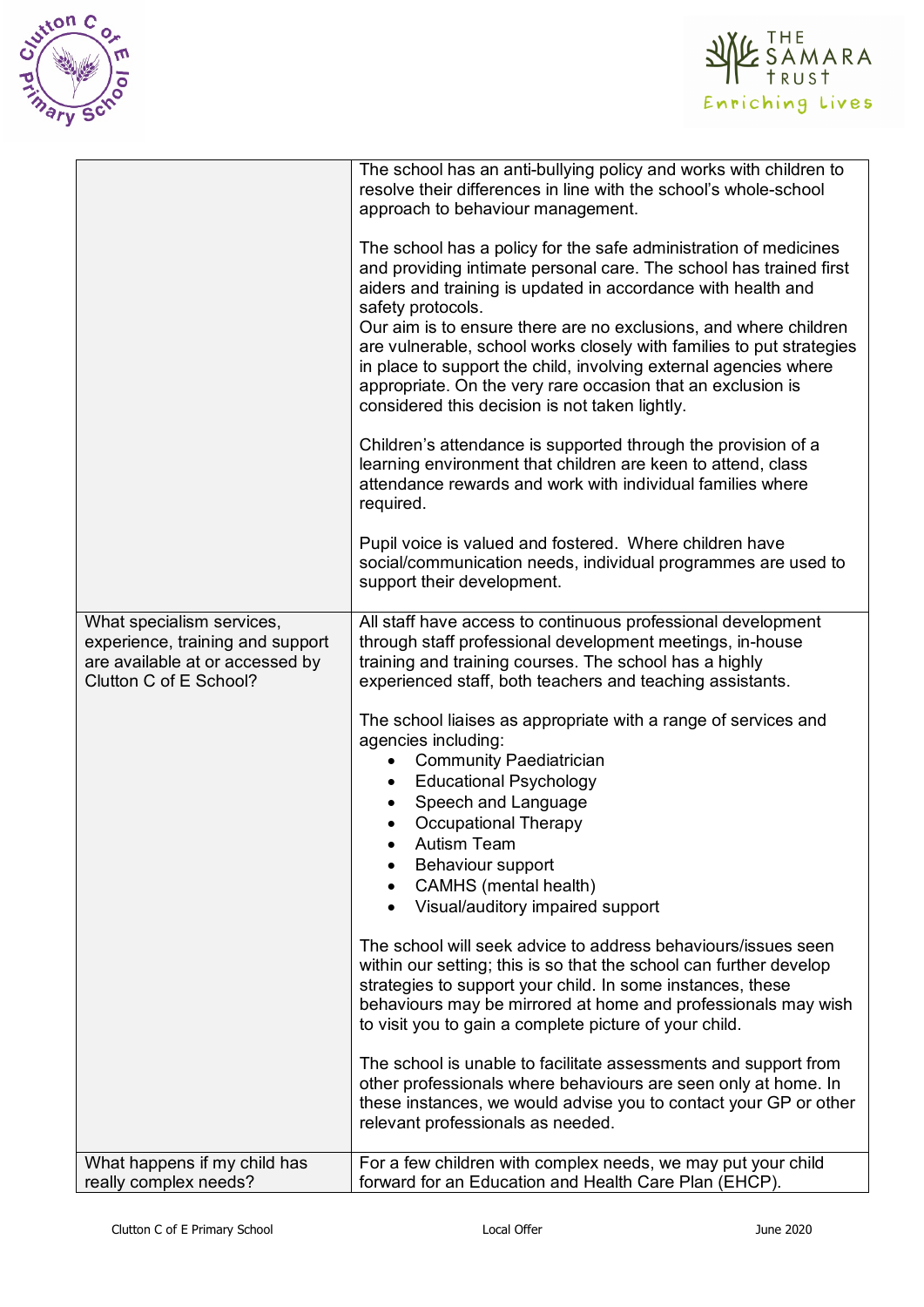



|                                                                                                                                                                            | An outcome of this process may be that objectives will be set for<br>your child and some additional funding may be available to<br>support his/her learning in school.                                                                                                                                                      |
|----------------------------------------------------------------------------------------------------------------------------------------------------------------------------|-----------------------------------------------------------------------------------------------------------------------------------------------------------------------------------------------------------------------------------------------------------------------------------------------------------------------------|
|                                                                                                                                                                            | School will support you through this process.                                                                                                                                                                                                                                                                               |
|                                                                                                                                                                            |                                                                                                                                                                                                                                                                                                                             |
| What training are the staff<br>supporting children and young<br>people with SEND had or are<br>having?                                                                     | All staff have had some training in SEND, dyslexia, behaviour<br>management and autism. The SENCo is a trained and qualified<br>teacher.                                                                                                                                                                                    |
|                                                                                                                                                                            | All teaching assistants undergo regular, relevant SEND training<br>including dyslexia, attachment theory and autism.                                                                                                                                                                                                        |
| How will my child be included in<br>activities outside the classroom<br>including school trips?                                                                            | Risk assessments and careful planning are used to ensure that all<br>children are included in all activities in and out of school. Where<br>necessary, support staff are used to enable this. Families will be<br>consulted in this process where necessary and are always<br>welcome to discuss their concerns with staff. |
| How accessible is Clutton C of E<br>School's environment?                                                                                                                  | The Principal is responsible for access arrangements and they<br>are monitored by the Local Governing Committee and Trustees<br>and the school has wheelchair accessibility. The school has a<br>disabled toilet facility.                                                                                                  |
|                                                                                                                                                                            | Where the first language of parent/carers is not English, every<br>effort is made to ensure that communication is maintained.                                                                                                                                                                                               |
|                                                                                                                                                                            | Where special facilities are required for children with SEND, these<br>will be provided from the school budget in response to need, and<br>where this is not possible, external funding will be sought.                                                                                                                     |
|                                                                                                                                                                            | The school also has a designated area for individual children to<br>access time out of the classroom for group and individual work.                                                                                                                                                                                         |
| How will Clutton C of E School<br>prepare and support my child to<br>join the school or transfer to a<br>new setting / school for the next<br>stage of education and life? | Where children move school during their primary school, every<br>effort is made to ensure that there is effective communication with<br>the new school.                                                                                                                                                                     |
|                                                                                                                                                                            | All children transferring to High School are included in the<br>transition arrangements put into place by their receiving school<br>and take part in targeted PHSE lessons to support them. In<br>addition, vulnerable children, including those with SEND, take part<br>in an enhanced transition programme.               |
|                                                                                                                                                                            | Appropriate data will be shared with the new setting in line with<br>Local Authority policy, and the SENCO from the receiving school<br>will have a conversation with the class teacher prior to transfer to                                                                                                                |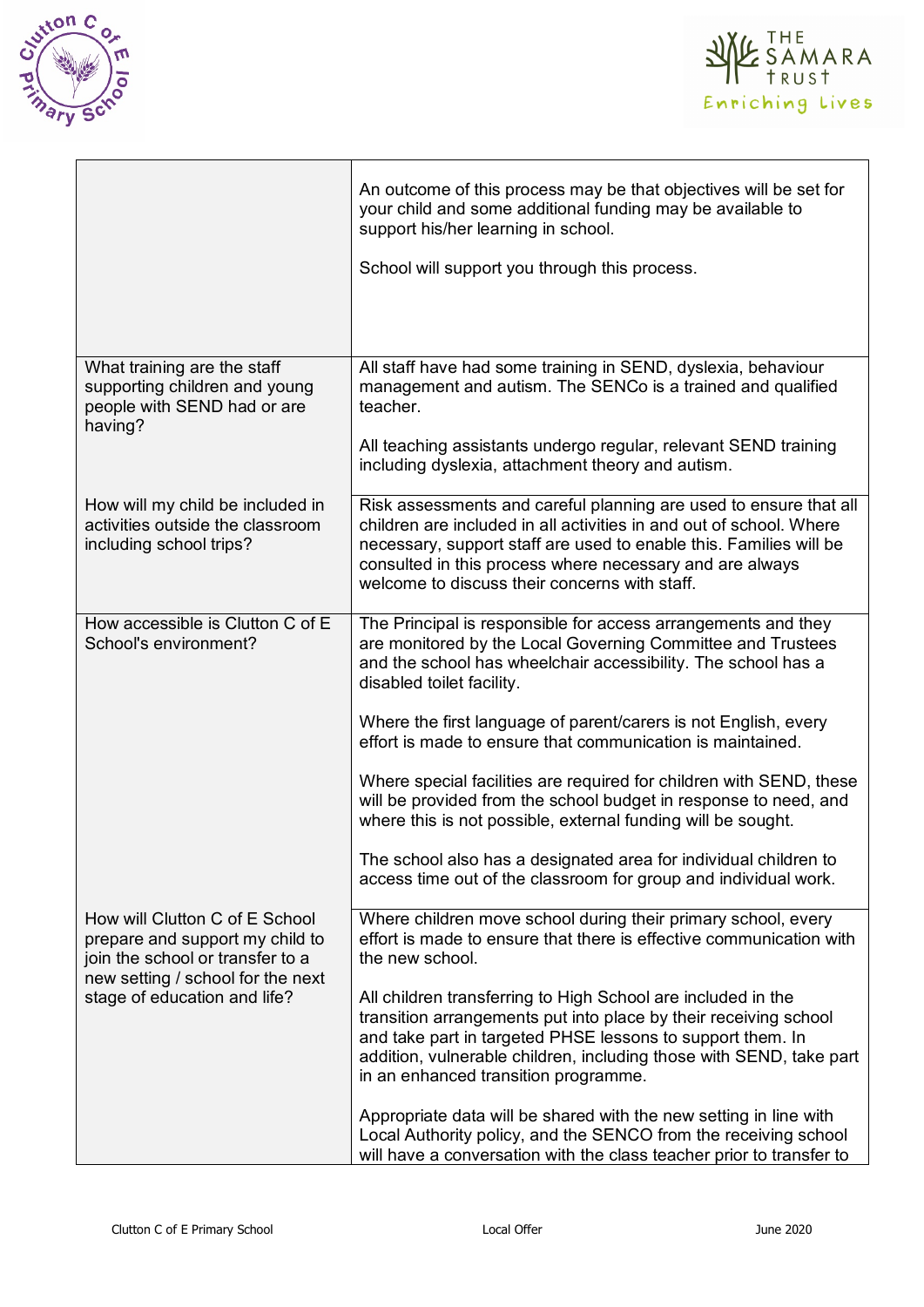



|                                                                                            | ensure that specific needs and concerns are addressed.<br>Parents/carers will be involved in this process.                                                                                                                                                                                                                                                                                                                                                                                                                                                                                                                                                                                                                                                |
|--------------------------------------------------------------------------------------------|-----------------------------------------------------------------------------------------------------------------------------------------------------------------------------------------------------------------------------------------------------------------------------------------------------------------------------------------------------------------------------------------------------------------------------------------------------------------------------------------------------------------------------------------------------------------------------------------------------------------------------------------------------------------------------------------------------------------------------------------------------------|
| How is the decision made about<br>what type and how much support<br>my child will receive? | Where concerns are raised about a child, and their needs are not<br>being met through Quality First Teaching or Wave 2 or 3<br>interventions, the class teacher discusses possible strategies to<br>address this with the Special Needs Coordinator and<br>parents/carers.                                                                                                                                                                                                                                                                                                                                                                                                                                                                                |
|                                                                                            | If there is a continuing difficulty, a child may be placed on the<br>school's SEND register as needing SEN support. An individual<br>programme will be put in place in collaboration with the child and<br>parents/carers. This will be reviewed and targets set termly.                                                                                                                                                                                                                                                                                                                                                                                                                                                                                  |
|                                                                                            | Where a child's needs cannot be met from the designated fund<br>within the school budget, the school may apply for top up funding.<br>If it is considered necessary, an application will be made for<br>statutory assessment.                                                                                                                                                                                                                                                                                                                                                                                                                                                                                                                             |
|                                                                                            | At all stages, outside agencies will be involved as appropriate and<br>their recommendations actioned.                                                                                                                                                                                                                                                                                                                                                                                                                                                                                                                                                                                                                                                    |
|                                                                                            | Firstly, you should make arrangements to discuss your child's<br>progress with their class teacher who will be able to give you any<br>information you require. This may include evidence of the<br>progress your child is making against targets set specifically for<br>them.                                                                                                                                                                                                                                                                                                                                                                                                                                                                           |
|                                                                                            | There are a number of things that the school will look at when<br>considering whether your child needs more help than they are<br>currently receiving:<br>Have they continued to make little/no progress over a<br>specific period?<br>Do they continue to work at a level that is substantially<br>below that expected of children of a similar age?<br>Do they have emotional or social difficulties that<br>substantially and regularly interfere with their own learning<br>or that of others in their class?<br>Do they have specific needs that require additional<br>$\bullet$<br>equipment or regular visits for direct support or advice<br>from specialist services?<br>Parents can also make an appointment to see the SENDCo if<br>necessary. |
| Who can I contact for further                                                              | The first point of contact for a child in the school is usually the                                                                                                                                                                                                                                                                                                                                                                                                                                                                                                                                                                                                                                                                                       |
| information?                                                                               | class teacher.<br>Other staff with a role in your child's education are the<br>Headteacher/SENDCo Mrs Zoe Carciero, Class teachers,<br>Teaching Assistants, Mid-Day Assistants, Catering staff, and the                                                                                                                                                                                                                                                                                                                                                                                                                                                                                                                                                   |